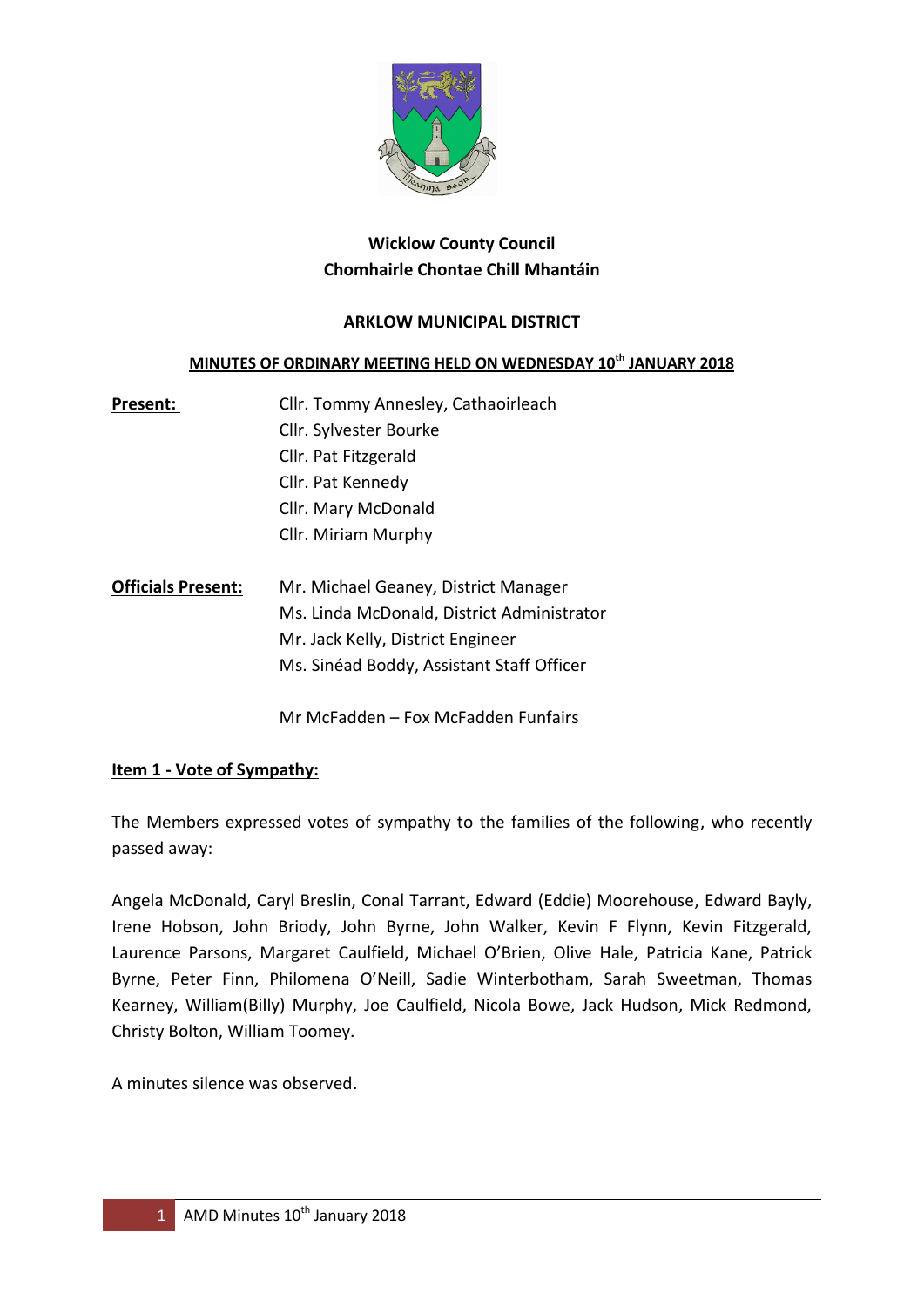# **Item 2 – Confirmation of Minutes of the Arklow Municipal District Meeting, held on the 13th December 2017.**

The Minutes of the Arklow Municipal District Meeting held on the  $13<sup>th</sup>$  December 2017 were proposed by Cllr Murphy and seconded by Cllr Fitzgerald.

It was agreed to hear Item No. 7 after Item No.3

### **Item 3 – Matters Arising:**

Cllr Annesley welcomed Ms Jenny Byrne to the meeting and to AMD as a new staff member and wished Ms Pauline Canavan a speedy recovery following her recent accident.

Cllr Murphy raised the issue of dumping at Sea Road and Ms McDonald said that the issue had been referred to the Waste Management Section and that R Mulhall EE has been in contact with the section.

Ms McDonald gave an update on the painting of the containers at the Harbour and a quote of €10,000 had been received and that the option of using direct labour on the project was currently being considered as this would be a less expensive option. Ms McDonald said that a Part VIII process would be required for the placing of the Lightship Lantern in order to meet the criteria for receipt of FLAG funding.

Ms McDonald advised that an update had been received from IT in relation to the problem with the landline in for AMD. Michael Geaney DM stated that he had raised queries on the reply and is waiting on a reply from the IT section. Cllr. Fitzgerald said that he was fed up and flabbergasted with the situation and that he felt that he was ringing a Call Centre instead of being able to contact staff in Arklow MD directly with a query. The matter was left with Michael Geaney DM for an update at the next Council meeting.

## **Item 7: To discuss a request received from Fox McFadden Funfairs for use of a site at the Leisure Centre, Arklow.**

Linda McDonald read out the letter she had received from Fox McFadden. Cllr. Bourke expressed his initial view that whilst he has no problem with the Funfair at Seaview Avenue, he felt that the residents of Seaview Avenue needed to be consulted first. Cllr. Kennedy agreed with Cllr. Bourke and in addition wanted a breakdown on the number of days it would take to set up the Funfair, the predicted Charge for Ground Rent for the days and the number of days it would take to dismantle the Funfair. He also requested that any rent received would be re-invested for the residents in the area affected.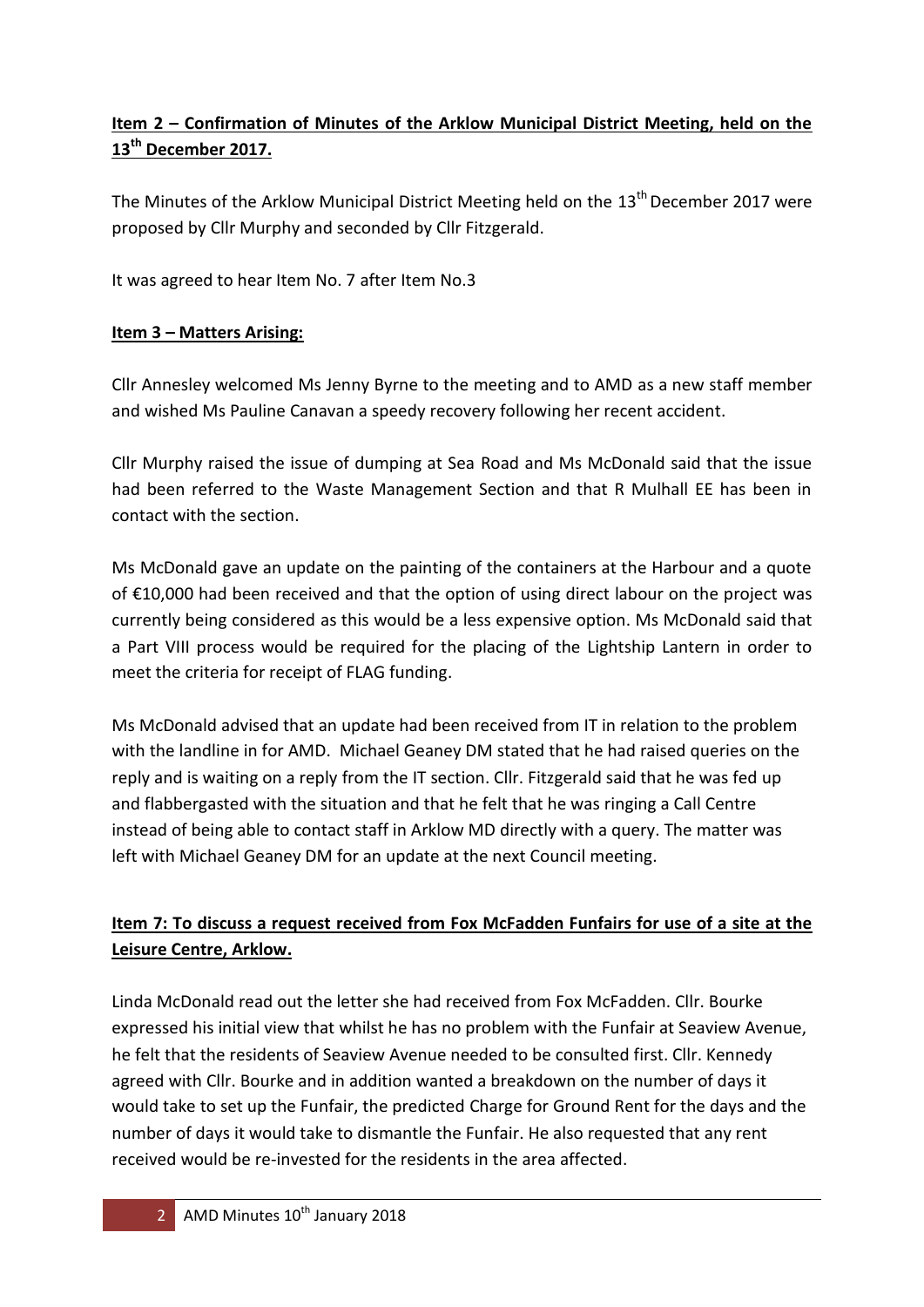Cllr. McDonald agreed that there would be teething problems but, the overall economic benefit to the town would be significant. Cllr. Murphy also said that communication was vital with the residents in the area and expressed concerns about traffic congestion in the already busy area. Cllr. Fitzgerald concurred with the above and reiterated communication with the Resident's Association. Cllr. Annesley raised concerns about noise levels, crowds and the location of the Funfair taking into account what is already in place at Seaview Avenue.

Mr. McFadden indicated advised the members present that the funfair would be open Friday-Sunday. It would take 2.5 days approx to set up. He has been visiting the Arklow area and feels that there is no suitable location elsewhere to set up.

The item has been listed on the Agenda for the next Council Meeting in February.

### **Item 4: To discuss the establishment of a Town Team in Rathdrum.**

Linda McDonald DA – reiterated that Cllr. Kennedy had wanted the Arklow Town Team to be in place for a minimum of one year to gauge progress before a proposal for a Rathdrum Town Team would be put forward.

Cllr. Kennedy stated that following on from the successful introduction of the Arklow Town Team it would be envisaged that a Town Team for Rathdrum would be set up but, on a smaller scale. Cllr. Fitzgerald asked for confirmation as to who would be on this new Town Team. Cllr. Kennedy responded that there would be 4-5 representatives and that there are no set up costs. Linda McDonald confirmed that there is no Budget in place for the Town Team and suggested that the number of Town Team Meetings for Rathdrum should be capped.

Cllr. Murphy said that the Rathdrum, Avoca & Aughrim areas have a good business association in place. She suggested that a forum or sub-committee from these 3 areas could sit on the existing Town Team. She was concerned that there is not enough representation for these areas and that more Business Networking could be done.

Cllr. Kennedy spoke about the Town & Village Schemes and suggested that Christine Flood be invited to attend a district meetings to discuss how to improve networking amongst businesses. Cllr. Annesley, Cllr. Fitzgerald & Cllr. McDonald concurred with this suggestion. Cllr. Bourke wants to ensure that Arklow MD do not miss out on any future grants. DE Jack Kelly pointed out that the Town Team was not in place to apply for grants, it is also a forum for bringing businesses together.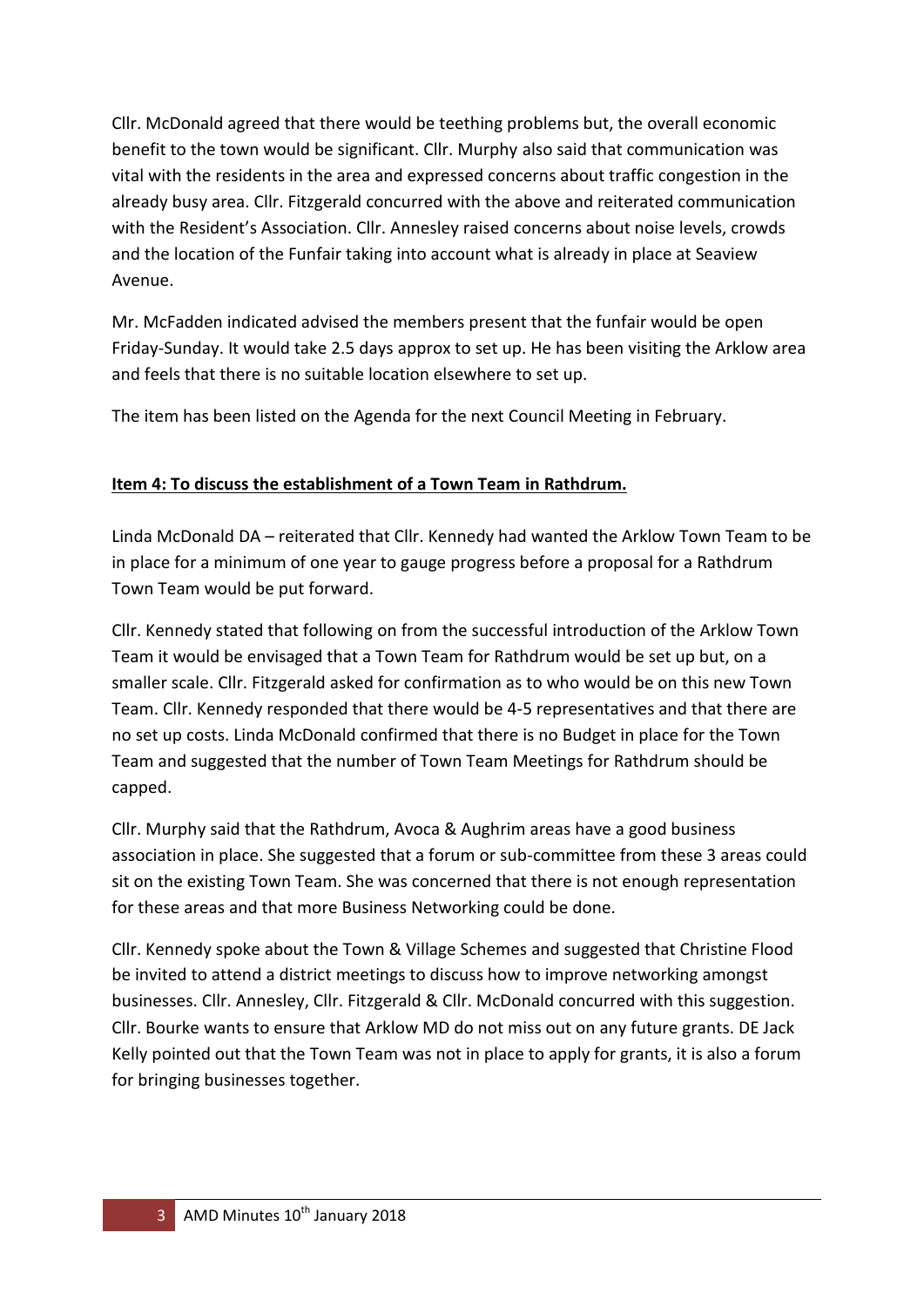## **Item 5 : To receive an update on the Roads Programme for 2018 from Jack Kelly District Engineer.**

J Kelly DE gave his report and asked all for contributions on the proposed discretionary spend for 2018 which will be considered at the February meeting and asked for agreement to begin works in the coming weeks on the following –

- Glenview Thomastown €15,000.00
- $\bullet$  Kirikee €11,000.00
- St. Saviour's School Rathdrum €14,000.00

These are from notices of motions from throughout the year.

Cllr Annesley asked how much would be left and this could roughly be a quarter of the budget. Cllr Fitzgerald said that the footpath at the graveyard was in greater need of repair and Cllr Murphy said that footpaths at Ferrybank were lethal for wheelchair users. J Kelly DE confirmed that Emoclew was on the list. Cllr McDonald asked if Marian Villas was on the list and Cllr Kennedy said that all could be done. Ms McDonald said that the painting grant scheme for Arklow town will also need to be accounted for from discretionary spending. The proposed start on works was proposed by Cllr Fitzgerald and seconded by Cllr McDonald. J Kelly DE confirmed that the final schedule was to be agreed and that Kirikee and Rathdrum works would be carried out by our own staff and that Thomastown would be by way of tender.

Cllr McDonald asked when the works on the footpath at Woodenbridge would be completed and J Kelly DE said that they should be completed mid-February – concrete to be laid.

Cllr Kennedy brought two items to the attention of the DE – Trees opposite the entrance to IFI site near the spring (water pipe) and J Kelly DE said this would need to be queried with Coillte. Cllr Kennedy recommended the tree be fully removed. Cllr Kennedy also asked if the works on the stretch of road from Raheenalea could be reviewed as the road could have been widened especially on the corners. J Kelly DE said that he would talk to the contractor to see if the edges are to be finished and see what else could be done. Cllr Kennedy said there were potholes appearing already and cars slipping into the verge. Cllr Bourke said the Ballycoogue road was the same and more soil was needed in the verges.

Cllr Murphy raised the issue of dumping along the road from Woodenbridge to Ovoca Manor and the excess growth on the evergreen trees. Cllr Kennedy asked if the €170,000 bond could be used or some of it and J Kelly DE said the quality was generally good along the 15km stretch.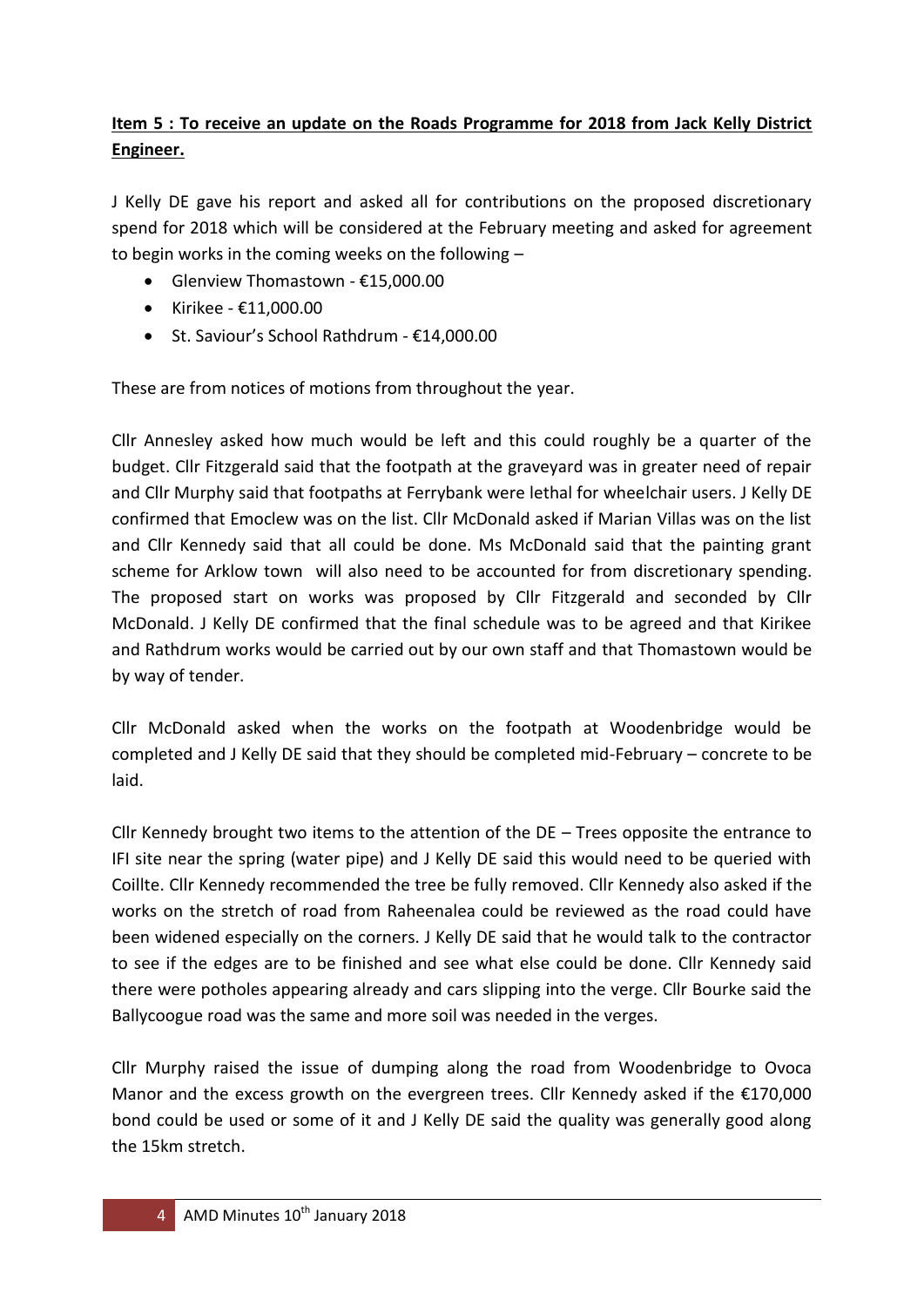## **Item 6: To receive an update from the Housing and Corporate Estate Directorate on the following items –**

## **Status of local authority housing projects within AMD – St Marys Rd, Brewery Bends and Emoclew.**

Linda McDonald gave an update on the following:

- 1. Delaney Park foundations are poured and construction continuing
- 2. Brewery Bends, Rathdrum on target
- 3. St. Mary's Road Contractor ready to commence work on site

She stated that there is no scheme in place for upgrade works. Phase II of Fabric may include fascia & soffits. Upgrade Works are a priority and Heating Insulation is not. Cllr. Murphy highlighted that her house was inspected the same day as her neighbour. Her neighbour took everything out of the attic as requested and the contractor has not been back to commence works.

Cllr. Kennedy asked for clarification on Phase I – Linda McDonald stated it is for Insulation only. Cllr. Kennedy went on to list Ballycoogue, Conary, Aughrim & Avoca not being on the list. He stated that there was one particular tenant who had wood across their windows to keep heat in. He also stated that Declan Marnane, T/SE should be asked to come to an Arklow MD Meeting to explain the situation further and was not happy with the figures listed before him. Cllr. Murphy stated that it wasn't good enough when people are paying their rent.

Cllr. Kennedy asked Michael Geaney DE about the sewerage septic tank in Conary. In response Michael Geaney DE said that there was no sewerage system in place and no future works to be carried out.

### **Item 8: To receive an update on the following –**

### **a) Abbey Graveyard**

Work has completed on the rebuilding of the wall. Cost €21,111 (inclusive of VAT). Arrangements are ongoing to try to recoup some of this cost from the adjoining landowner.

The graveyard will remain closed until an archaeologist assesses damage that was also done to some headstones during the storm.

Cllr Fitzgerald expressed disappointment that the graveyard would remain closed.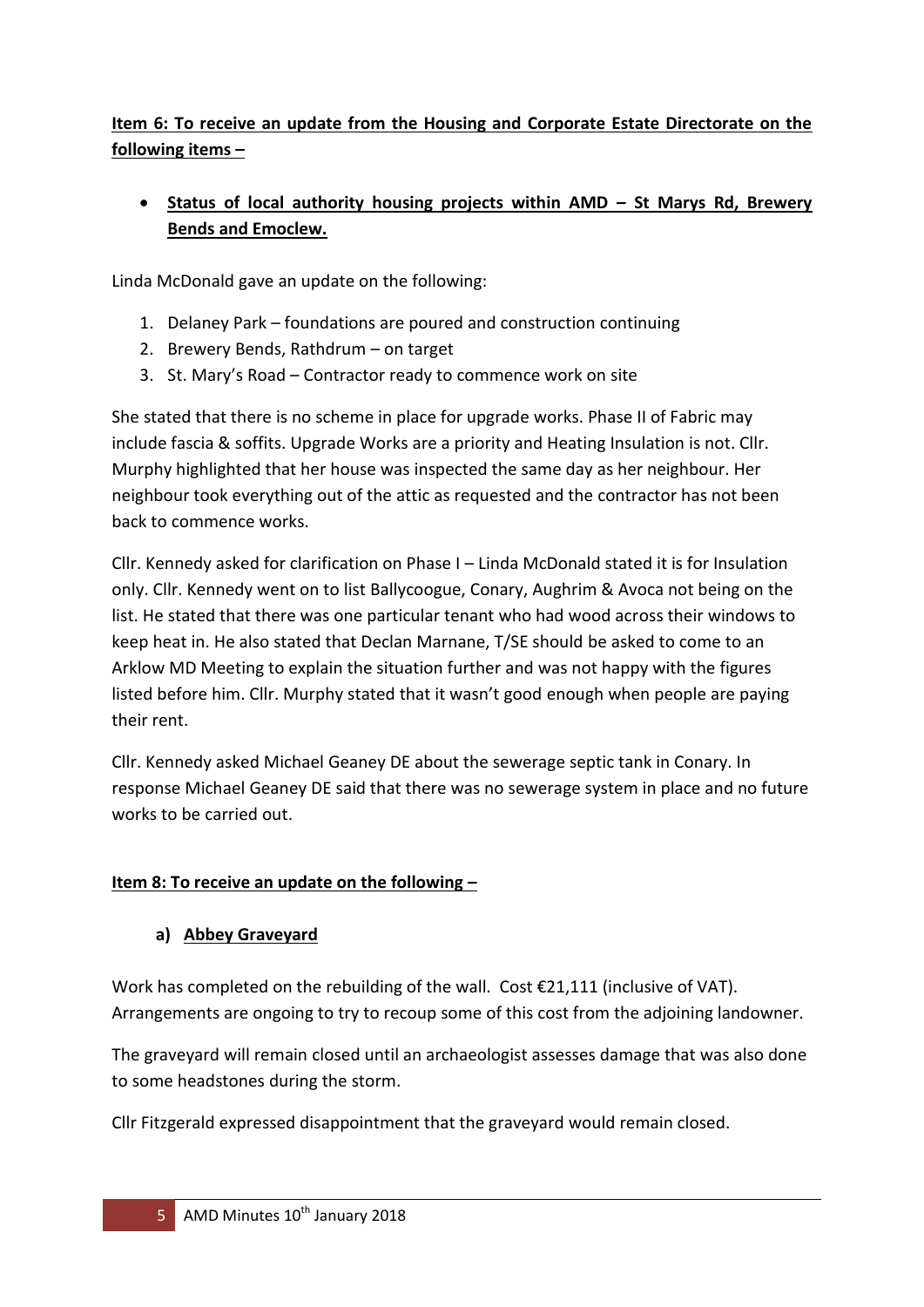## **b) Arklow Town Team**

No update since last AMD meeting on the  $13<sup>th</sup>$  December 2017 and next meeting is scheduled for the  $10^{th}$  January 2018.

## c) **Arklow Courthouse**

The Fire Report for the Courthouse Building is in the final stages of being completed. The report cannot be completed until the new plans for the layout of the proposed commercial offices on the upper floor has been completed. The drafting of these plans are also at an advanced stage. Once the Fire Report has been received we will then be in a position to complete the tender documents for the refurbishment of the ground floor. Once we receive costing for the work we will then be in a position to approach the Court Services with regard to obtaining funding for the refurbishment work.

Tendering was completed for the refurbishment of the Courthouse roof in early December and a preferred contractor has been notified that he can commence work. This contractor has recommended that work does not commence until the weather improves as large sections of the roof will need to be stripped back and will be exposed to the elements. We would hope that this work will start in late February or early March.

Cllr Bourke asked if District Manager could have some input here to speed things up.

# **d) Coastal Protection Works on the North beach**

The area was visited by Boxer Moran Minister of State for the Office of Public Works and Flood Relief on the 9<sup>th</sup> January 2018.

Cllr Fitzgerald said the visit brought a positive response and he gave a commitment to meet with Rob Mulhall after seeing it at its worst. Cllr Kennedy said he had understood that the money was available and it was just a matter of asking. Cllr Fitzgerald agreed and said it was not political and was above politics.

# **e) Redevelopment of the Parade Ground**

The Part 8 for the scheme was lodged last week and submissions from the public are being welcomed until the deadline of 26<sup>th</sup> February. Providing that permission is granted for the scheme, we will then start work on developing a more detailed costing and bill of quantities for the scheme that we can use for the tendering process. We would hope to be in a position to start tendering for the first phase of the scheme (funding permitting) in the second quarter of the year.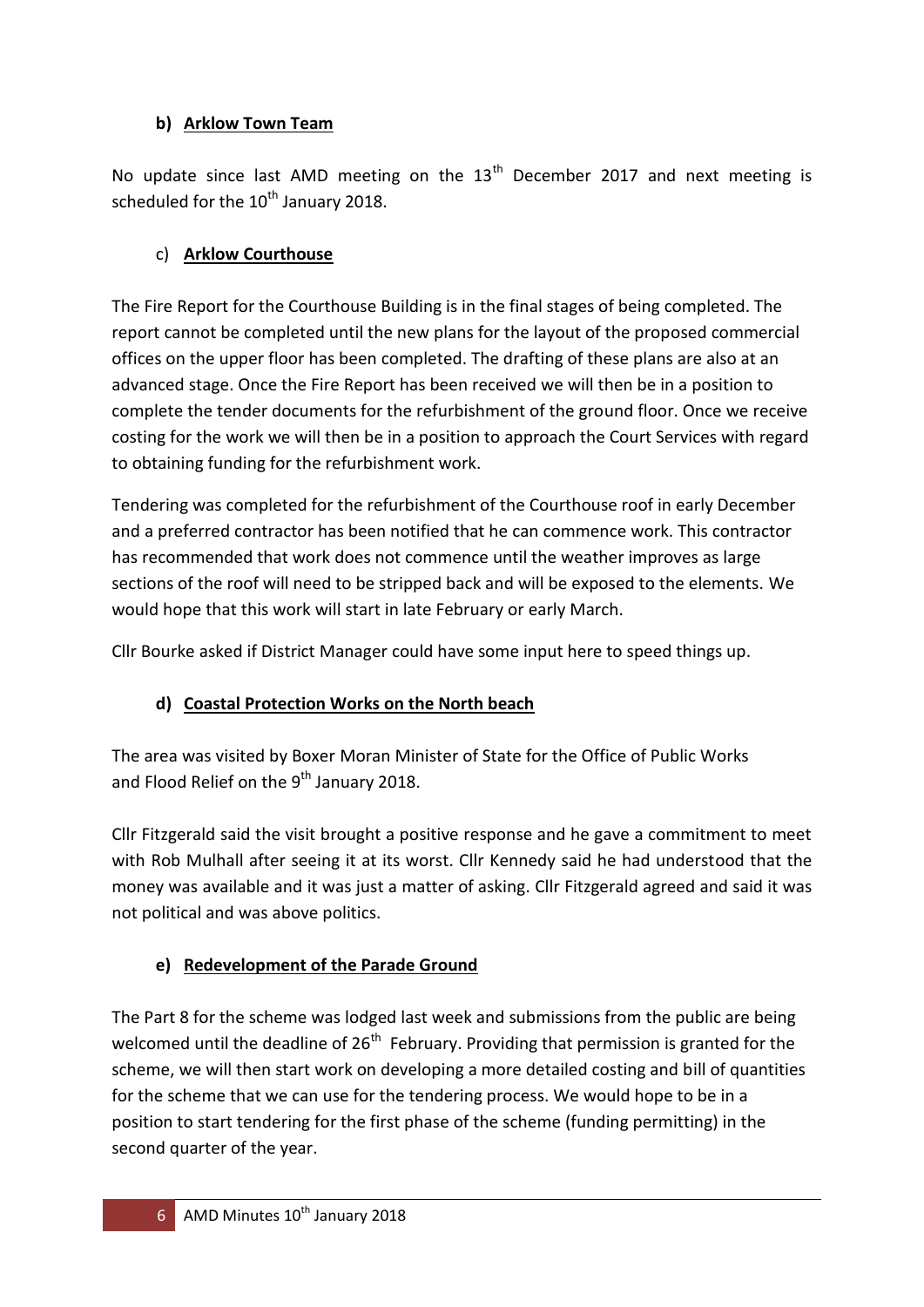Cllr Fitzgerald welcomed the very positive response from the town however it was noted that there will be some objections but most people are delighted with the project. Cllr Murphy said it should lift the town and Cllr Kennedy agreed and said Arklow needed it and the project needs the support of senior management to get it completed. Cllr Kennedy said further funding is required and the DM should now talk to management about further funding.

## **f) Coastal Path Walk**

Signs have been erected since the last meeting stating that *"In the interest of safety this footpath is closed to public".* 

Cllr Bourke asked if there was any storm damage funding and J Kelly DE said the claim was unsuccessful.

## **g) Rathdrum Square**

The sculpture has been completed and is ready to be put in place by the end of January. It is expected that the lighting in the plinth will be turned on shortly.

Cllr Kennedy said the sculpture was near completion and that a date for fitting could be chosen, taking into consideration that the lights needed to be fitted first. Also on a positive note the derelict buildings on the square was now owned by Gorey Credit Union and renovation works were due to start before the end of March and will enhance the area.

### **h) Pedestrian Crossing in Aughrim**

ESB have connected the power and the contractor is due to switch on the power shortly.

## **i) LAMA awards**

Neither the Halloween Festival under the heading Arts/Culture or the Flower Basket Scheme under the heading Community Based Initiative were shortlisted on this occasion. However, WCC is well represented with Bray MD nominated for 3 awards.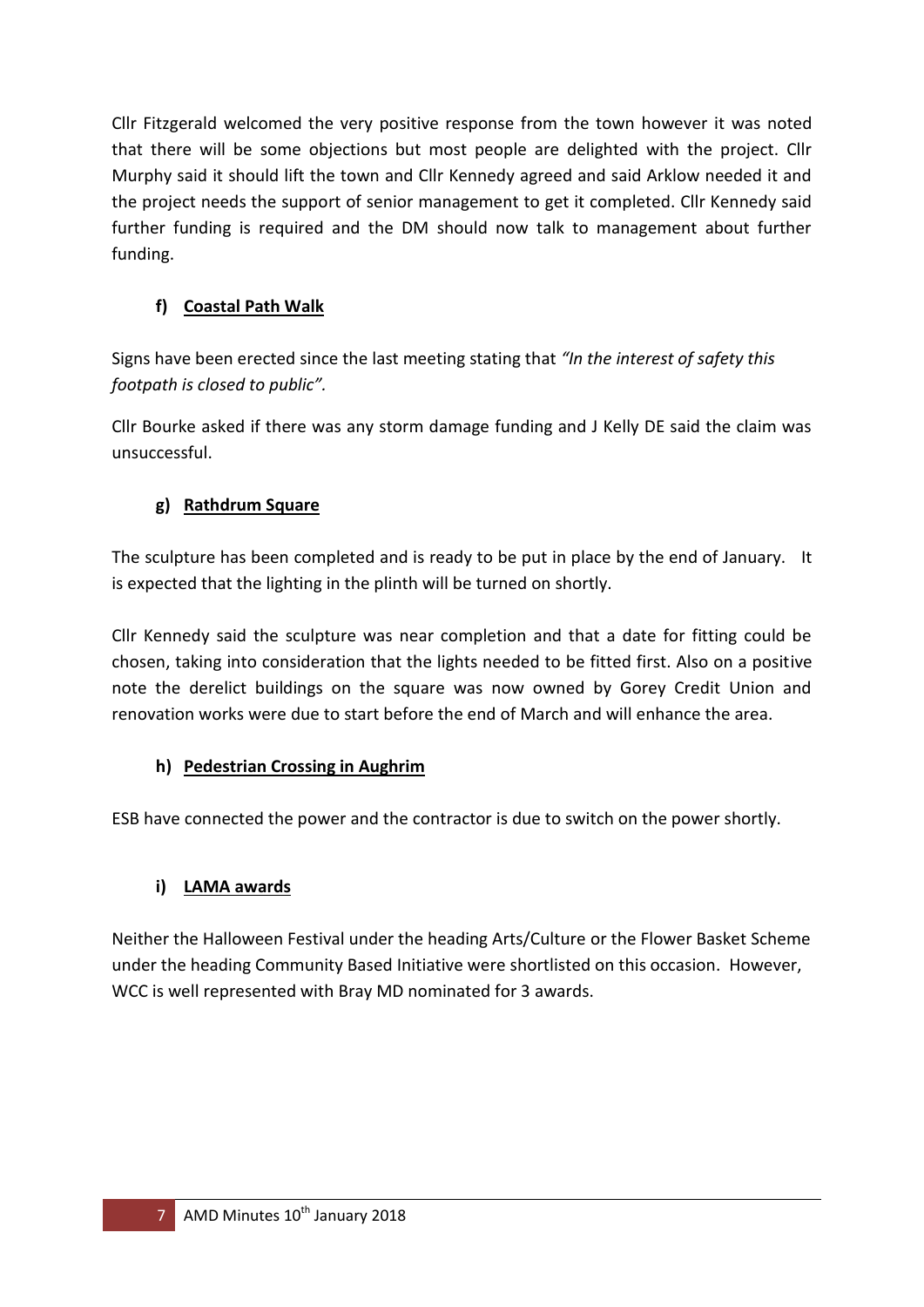# **Item 9: To receive an update from the Community, Culture & Social Development Directorate on the following –**

# **Arklow Swimming Pool & Leisure Centre – status of feasibility study and proposed works**

Condition survey was carried out by Holohan Architecture in 2017 and it is intended in 2018 to go to through a procurement procedure in order to have the works outlined in the report carried out. Consultations have been engaged to tender for a new licence from hopefully  $1<sup>st</sup>$ June 2018 for 10 years. Existing licence will be extended temporarily until 31 $^{\rm st}$  May 2018 to cover intervening period. In the interim fortnightly meetings are held between officials of Wicklow County Council and Coral Leisure to ensure the smooth running of the two public swimming pools in the County and equipment i.e. treadmills and cross trainers are being repaired/replaced on an ongoing basis as and when the need arises. Funding was received recently under the healthy Ireland Initiative to replace the hoists in both pools and these have been ordered.

If anyone has any specific issue that they need clarification on please contact Ms. Theresa O'Brien in the CC&SD section of Wicklow County Council.

Cllr Fitzgerald complimented both M Geaney and M Nicholson on their commitment to keeping the leisure centre open as an important amenity for the town.

## **The former pitch and Putt Site**

Lease in place for 10 years from 1/3/2016 with Hudson Lloyd Hudson Hotel Group Limited. Owners planning on major development and investment on the site. It is intended to meet with the lease holders in January to check on their plans and progress.

If anyone has any specific issue that they need clarification on please contact Ms. Theresa O'Brien in the CC&SD section of Wicklow County Council.

Cllr Bourke said he would like to see it happen as soon as possible, its two years on. Cllr Annesley agreed.

## **Item 10: To discuss the maintenance of St Gabriel's Cemetery**

Cllr. Fitzgerald enquired about maintaining the kerbs, grass etc. He suggested that the upkeep start from mid May onwards.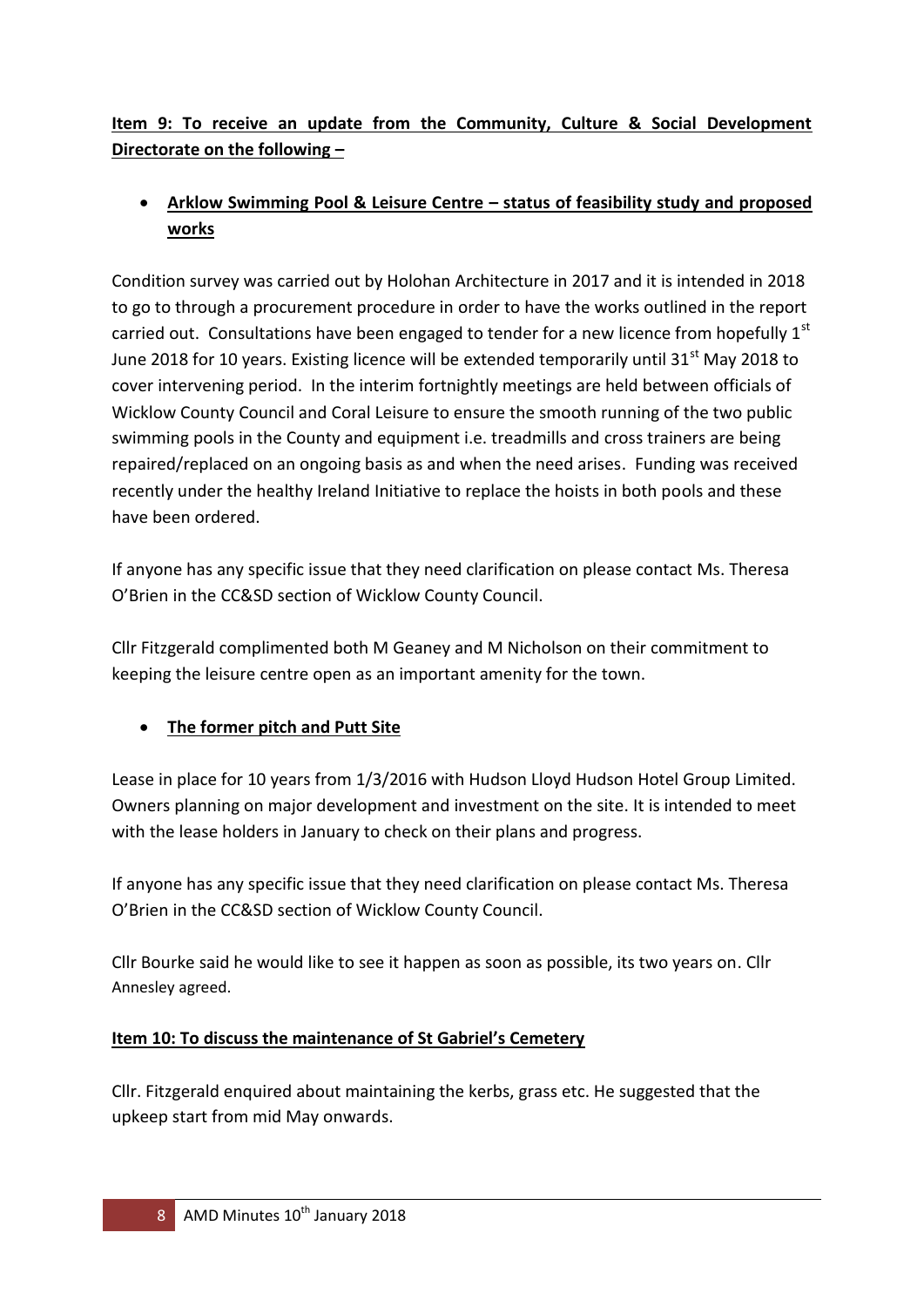DE Jack Kelly confirmed that there are currently no schemes in place. He gave an undertaking that the upkeep of the cemetery would commence from circa  $1<sup>st</sup>$  May 2018 and would continue for at least once a week. It would be ready for the annual Blessing of the Graves in early July.

Cllr. Annesley reconfirmed with DE Jack Kelly that the maintenance would be carried out.

Cllr. Bourke expressed his delight with the undertaking. He received an enquiry from Cllr. Joe Behan regarding the provision of seating in the cemetery. Linda McDonald advised that the technical staff were considering this suggestion at present.

DE Michael Geaney, DE Jack Kelly and Linda McDonald agreed that providing seats in the graveyard could attract anti-social behaviour. It was then proposed that the Councillors are to decide where the seats are to be placed.

### **Item 11: Notices of Motions:**

### **(a) In the name of Cllr Pat Kennedy**

"that some funding be made available on a rolling basis for street furniture for our towns and district" (received  $07<sup>th</sup>$  November 2017)

Mr. Jack Kelly District Engineer advised that street furniture is normally provided from the budget for the maintenance of parks and open spaces or from grants that come periodically from the Department. Last year the budget was €175,000. This year I would recommend €17,500 of this budget be set aside for new street furniture. I would also recommend that the Arklow Municipal councillors would come to a decision on the acquisition of the street furniture before the end of April each year.

### **(b) In the name of Cllr Pat Kennedy**

"that funding be made available to upgrade the white lining on roads throughout the district" (received  $15^{th}$  November 2017)

Mr. Jack Kelly District Engineer advised that the lining of public roads in the Arklow District is charged to the budgets for the maintenance of regional and local roads. In the past councillors have approached me and I have arranged for the roads to be lined. There have been some delays, particularly during the winter months as the roads have to be dry and above 6 degrees centigrade for the work to be successful. If the members wish to change I would recommend that it be discussed further at this meeting.

Cllr Bourke supported this motion; the Beech Road could do with lining too.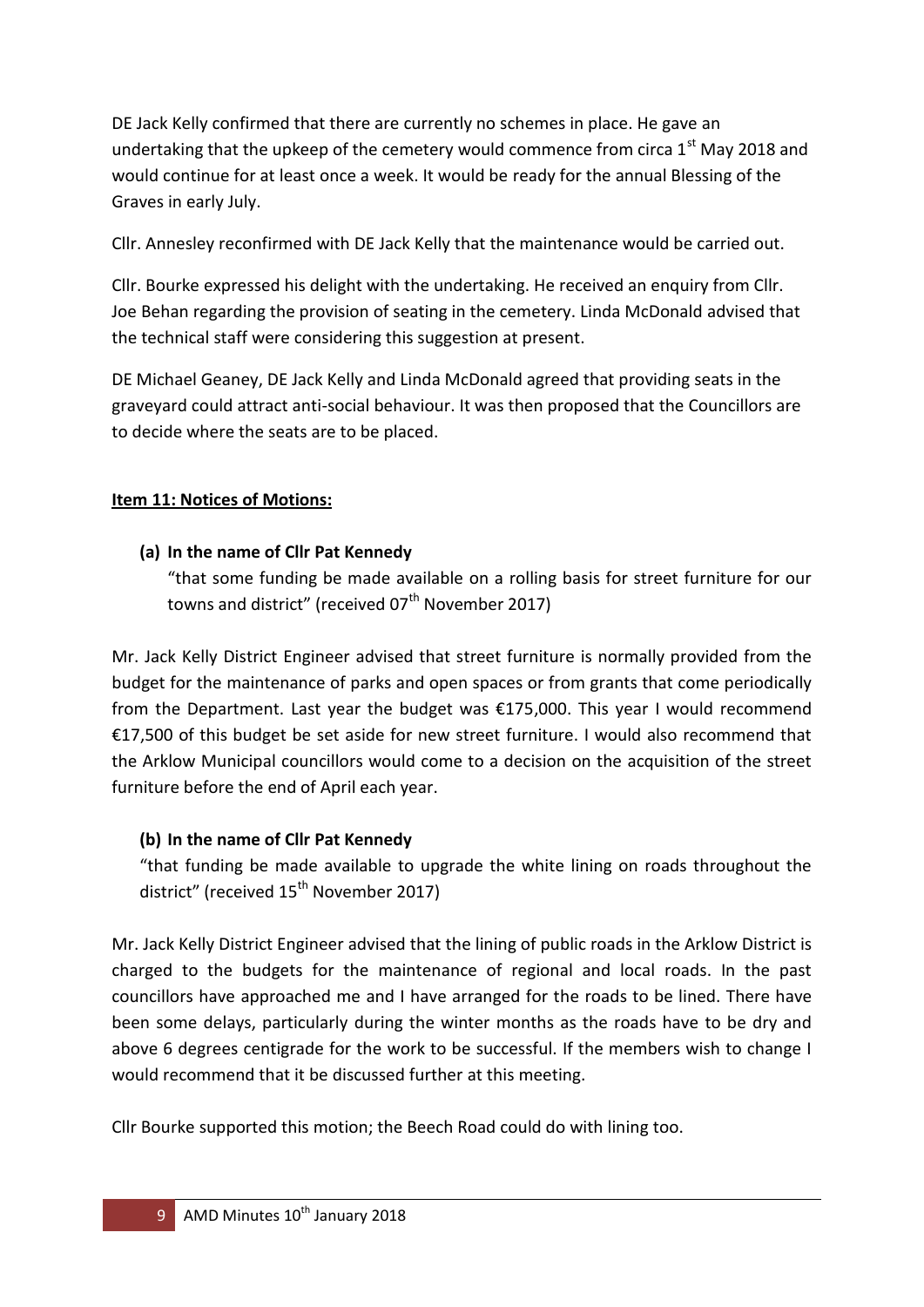### **(c) In the name of Cllr Pat Fitzgerald**

"That funding is provided from discretionary funding for the installation of a public light at the new bridge on the Beech Rd, Arklow." (received  $15<sup>th</sup>$  November 2017)

Mr. Jack Kelly District Engineer advised that the estimated cost of providing the public light at this location is €2000. I would recommend that the €2000 be provided under the discretionary program.

### **(d) In the name of Cllr Pat Fitzgerald**

"That funds be made available to overlay a section of the road that runs from Foxtons, Ballyduff toward the junction for Johnstown/Thomastown" (received  $27<sup>th</sup>$  November 2017) Mr. Jack Kelly District Engineer advised that this road is approximately 1.2 km in length. The estimated cost of re-structuring the entire road is €108,000.

### **Item 12: Correspondence.**

It was noted that correspondence had been received from the Polish community in relation to visiting Arklow in May and a reply is to issue soon, they are happy to receive the invitation.

Correspondence received from Nancy Quinn proposing a meeting with a small delegation of residents to discuss the future of the area. All agreed that a meeting would be appropriate to discuss dumping in the area and public access to the shore. A proposed meeting was scheduled for 3pm 14<sup>th</sup> February 2018.

#### **Item 13: Any Other Business.**

 $\downarrow$  Cllr. Kennedy – spoke about Derelict Sites Register – Land, Buildings & Folio Number. List of property owned by Wicklow Co. Co. in AMD area only. He referenced a derelict bungalow on the Annacurra Road, Aughrim that has been left idle for about 4 years.

DE Michael Geaney agreed to look at this.

 $\ddot{+}$  Cllr. Fitzgerald agreed with Cllr. Kennedy and referenced houses in other LA's that have been purchased and maintained by the relevant LA.